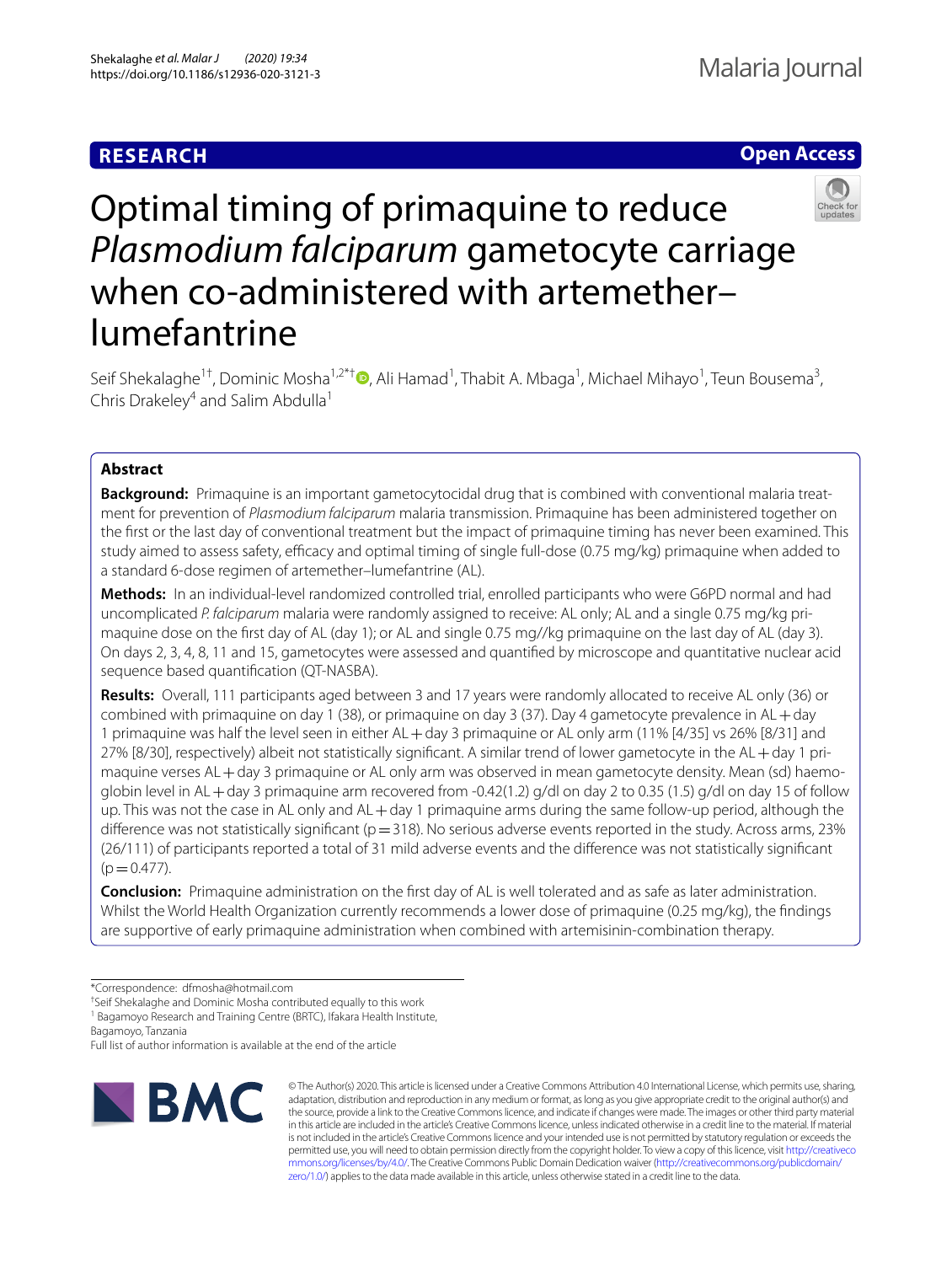**Keywords:** Malaria, Transmission, Gametocyte, Primaquine, Artemether–lumefantrine

# **Background**

Malaria elimination is presently considered as a demanding, but achievable objective, even though in 2018 alone there were over 200 million new cases of malaria and 405,000 deaths. Of the deaths, 93% occurred in sub-Saharan Africa  $[1]$  $[1]$ . This figure reflects the important malaria burden but also the positive developments witnessed in recent years in the reduction of worldwide burden of the disease [\[2](#page-7-1)]. Together with vector control interventions, the use of artemisinin-based combination therapy (ACT) has contributed considerably to the decline in the malaria incidence and prevalence in many sub-Saharan countries [[3,](#page-7-2) [4](#page-7-3)].

Elimination efforts may benefit from transmissionblocking interventions, including the use of gametocytocidal drugs to prevent *Plasmodium falciparum* transmission and support containment eforts for artemisinin-resistant parasites. The 8-aminoquinoline primaquine, presently represents the only widely available drug option to clear mature *P. falciparum* gametocytes [[5,](#page-7-4) [6](#page-7-5)]. Until 2012, the World Health Organization (WHO) recommended a single dose of primaquine at 0.75 mg/kg in combination with ACT to treat uncomplicated *P. falciparum* in G6PD normal patients [\[7](#page-7-6)]. This has recently been amended to a single low-dose (0.25 mg/kg) of primaquine regardless of the G6PD status, reducing the risk of acute haemolytic reactions in this vulnerable population [\[8](#page-7-7)]. However, current policies of some countries such as India and Guyana are still using 0.75 mg/kg dose of primaquine with ACT to treat uncomplicated *P. falciparum* malaria even in G6PD deficient patients [[9](#page-7-8), [10\]](#page-7-9).

The timing of primaquine when co-administered with ACT may have consequences for primaquine efficacy, safety and compliance [\[11](#page-7-10)]. Since ACT effectively clears immature gametocytes, but not mature gametocytes [[12\]](#page-7-11), it is conceivable that relatively late dosing of primaquine may be optimal to clear persisting gametocytes. Late primaquine dosing has also been suggested as an approach to reduce haemolytic efects of treatment that are observed after ACT and may be aggravated by primaquine [[13](#page-8-0), [14\]](#page-8-1). Additionally, primaquine on the frst day of treatment may worsen nausea and vomiting, common malaria presenting symptoms, due to its associated gastrointestinal efects. Patients may better tolerate these symptoms if primaquine is administered on day 3 or later of the treatment [[11\]](#page-7-10). However, administering primaquine on the frst day of ACT has operational advantages to ensure compliance because patients can receive the treatment at the clinic once diagnosed with malaria as a directly observed therapy.

The optimal timing of primaquine in combination with ACT in terms of safety and efficacy is relevant for policymakers to decide on the best strategy before wide-scale implementation of ACT-primaquine. The current study thus aimed to determine the optimal timing of a single dose of primaquine administered on either day 1 or 3 in combination with ACT for clearing microscopic and submicroscopic gametocytaemia.

# **Methods**

# **Study area**

This study was conducted at Bagamoyo district hospital and Kiwangwa dispensary, Tanzania between May 2013 and July 2015. The trial centre was at Bagamoyo Research and Training Centre (BRTC) of Ifakara Health Institute (IHI) where all laboratory investigations were conducted. Malaria prevalence in the study area is estimated to be 41% by RDT [[15](#page-8-2)]. *Plasmodium falciparum* is the predominant malaria species and the main vector is *Anopheles gambiae* sensu stricto [[16\]](#page-8-3).

#### **Study design**

This was a randomized open label clinical trial determining the safety and efficacy of primaquine co-administered at a diferent time with artemether–lumefantrine (AL) treatment regimen. Recruitment of patients involved screening at two stages. The first screening took place in Bagamoyo district hospital, Kiwangwa dispensary and 4 satellite clinics. This screening selected patients with the following characteristics; aged between 3 and 17 years, parasitaemia of 1000–50,000 parasite/µl, haemoglobin level≥9 g/dl by HemoCue (Angelholm, Sweden), axillary temperature > 37.5  $\degree$ C and < 39.5  $\degree$ C or history of fever in the last 48 h, no history of adverse reactions to study medication, no evidence of chronic disease or acute infection other than malaria, not treated with antimalarial chemotherapy in the past 2 weeks, the ability to swallow oral medication, willing to provide written informed consent and comply to study protocol. Participants meeting criteria in satellite clinics were referred to the two study facilities for additional screening and were enrolled after microscopic confrmation for *P. falciparum* mono-infection and when confrmed to be G6PD normal by rapid enzyme chromatographic test (CareStartTM, Access Bio, Inc. New Jersey, USA).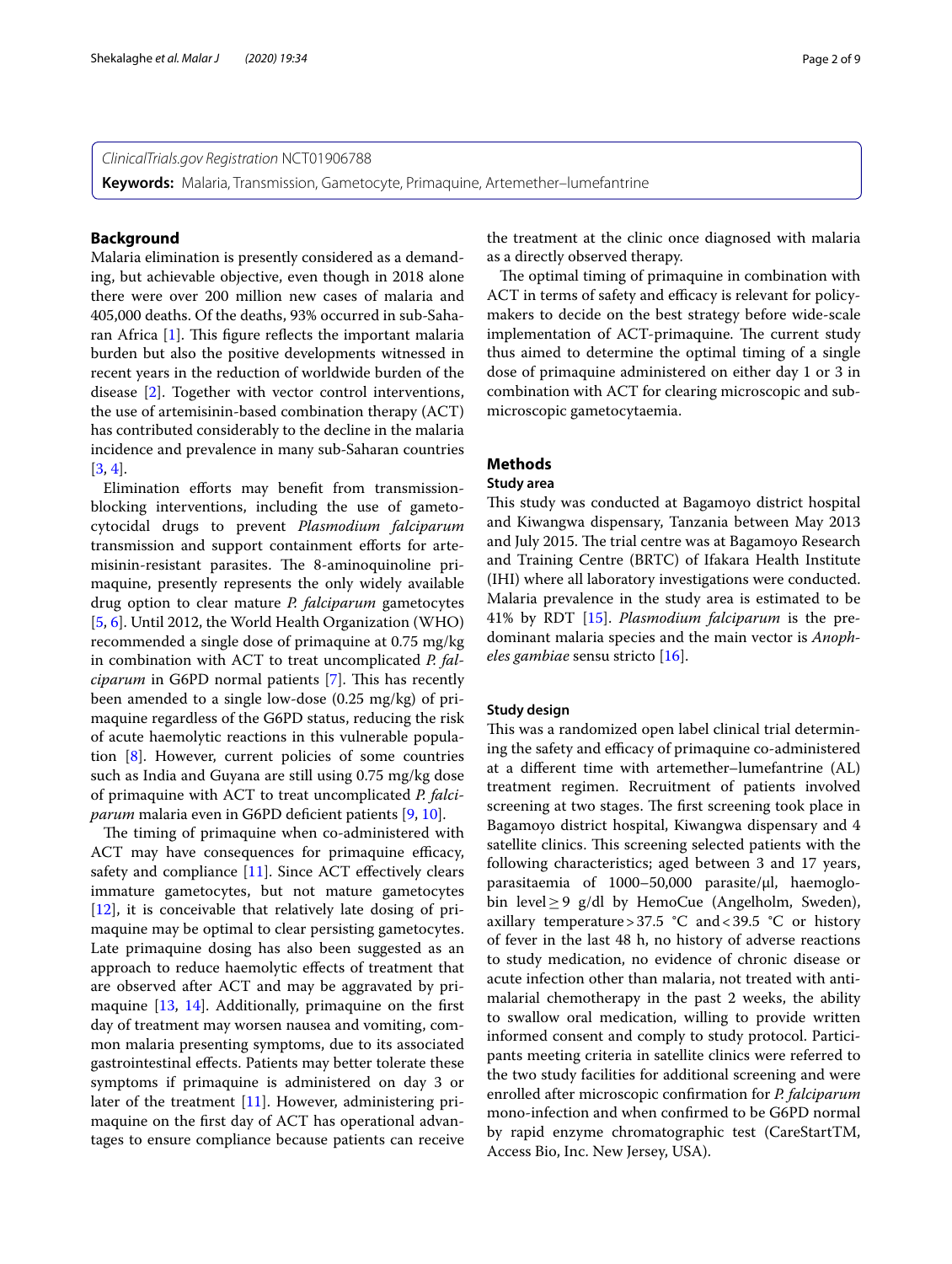The study was designed to have three treatment groups (1, 2 and 3). Upon meeting all enrolment criteria, participants were randomized to receive either of the three treatment regimens; (i) AL (Coartem; Novartis Pharma AG, Basel Switzerland—20 mg artemether and 120 mg lumefantrine) as a standard six-dose regimen for uncomplicated malaria in Tanzania, (ii) AL and a single 0.75 mg/ kg primaquine dose on the frst day of AL (day 1 or early primaquine), and (iii) AL and single 0.75 mg/kg primaquine dose on the last day of AL (day 3 or late primaquine). A tablet of 15 mg primaquine (Sanofi Aventis, Mumbai, India) was used. For young children, a tablet(s) adjusted to 0.75 mg/kg dose was crushed and dissolved in 15 mL of clean water and administered orally. All participants were encouraged to eat food before treatment. First dose of AL and primaquine (on day 1 and 3) were given under supervision. Treatment was closely monitored and those vomited within the frst 30 min after drug intake were given a second full dose.

#### **Randomization**

Computer generated list of random numbers was used to assign participants into either of the three treatment groups. The sequential list of numbers was matched with treatment group assignments 1, 2 or 3 was prepared and handed to study clinician and was secured in a locked cabinet. Only the study clinician and nurse were aware of treatment assignment. Participants and all other study personnel including feld workers and people working in the laboratory were blinded to the treatment assignments.

# **Procedures**

The treatment was initiated on day 1 (day of enrolment). Participants were asked to return to the study clinic on days 2, 3, 4 8, 11 and 15. On each follow-up day, study participants were assessed for any symptoms, possible adverse events, concomitant medication, measuring axillary temperature and collecting blood samples. In case a participant did not show up at the clinic, a feld worker was sent to the house to fnd out the reason and possibly to bring the participant at the clinic for clinical examination and sampling. At all visits, fnger-prick blood samples were collected for blood smears, RNA collection in guanidine isothiocyanate-containing L6 lysis bufer (50  $\mu$ L of blood in 950  $\mu$ L buffer) for Pfs25 mRNA quantitative nuclear acid sequence based quantifcation (QT-NASBA), and haemoglobin level measurements.

Blood slides were stained for 10 min with 10% Giemsa and screened for asexual parasite and gametocytes. Slides were declared negative if no parasites are observed in 100 microscopic felds; asexual parasites and gametocytes counted against 200 and 500 white blood cells, respectively. All slides were examined independently by two experienced technicians using a light microscope. Discrepant fndings were reviewed by a third technician until consensus on positivity was reached.

The blood sample collected for QT-NASBA analysis was used to extract RNA frst in the feld following the original Guanidine isothiocyanate (GuSCN) RNA extraction method [\[17](#page-8-4)] and transferred to a laboratory in the Netherlands for completion of the extraction. Nucleic acids were extracted by the Boom upon which Pfs25 mRNA QT-NASBA was performed on a NucliSens EasyQ analyser (bioMérieux, Boxtel, The Netherlands). Gametocyte density was assessed using a trendline of mature stage V gametocytes, as previously reported by Shekalaghe et al. [[14\]](#page-8-1).

All clinical and laboratory data were carefully recorded in case record form. Data was double entered into electronic database by experienced data entry clerks. The accuracy of data input was checked and validated using a customized validation program. Data was then converted to Stata dataset for analysis.

#### **Study end‑points**

The primary end-point was gametocyte prevalence and density by microscopy and QT-NASBA on day 8, 11 and 15. The secondary end-point was the mean reduction of haemoglobin concentration (g/dl) between baseline and day 4, 8, 11 and 15.

# **Sample size**

The sample size was decided upon based on an assumed duration of gametocyte carriage by Pfs25 QT-NASBA of 5.2 days (sd = 3.5) with AL-d3 primaguine  $[14, 18]$  $[14, 18]$  $[14, 18]$ . It was considered that an increase or reduction in the duration of gametocyte carriage of less than 1.5 days was of limited relevance. With one-sided testing against a p value of 0.05 with 80% power, the authors determined that including 100 individuals at the ratio of 1:1:1 in the three treatment arms would detect diferences in the duration of gametocytes carriage of  $\geq$  1.5 allowing for 10% lost to follow-up. This sample size was not achieved, due to very low inclusion numbers as a result of much lower clinical incidence than anticipated based on historical data.

# **Statistical analysis**

STATA® 14.0 (Stata Corporation, College Station, Texas, USA) was used for data analysis. Numerical variables were summarized as mean and standard deviation. Categorical variables were summarized using cross tabulation to estimate differences in proportions. The mean time to gametocyte clearance was estimated for each treatment arm using a non-linear model. A 95% confidence interval (CI) was used to determine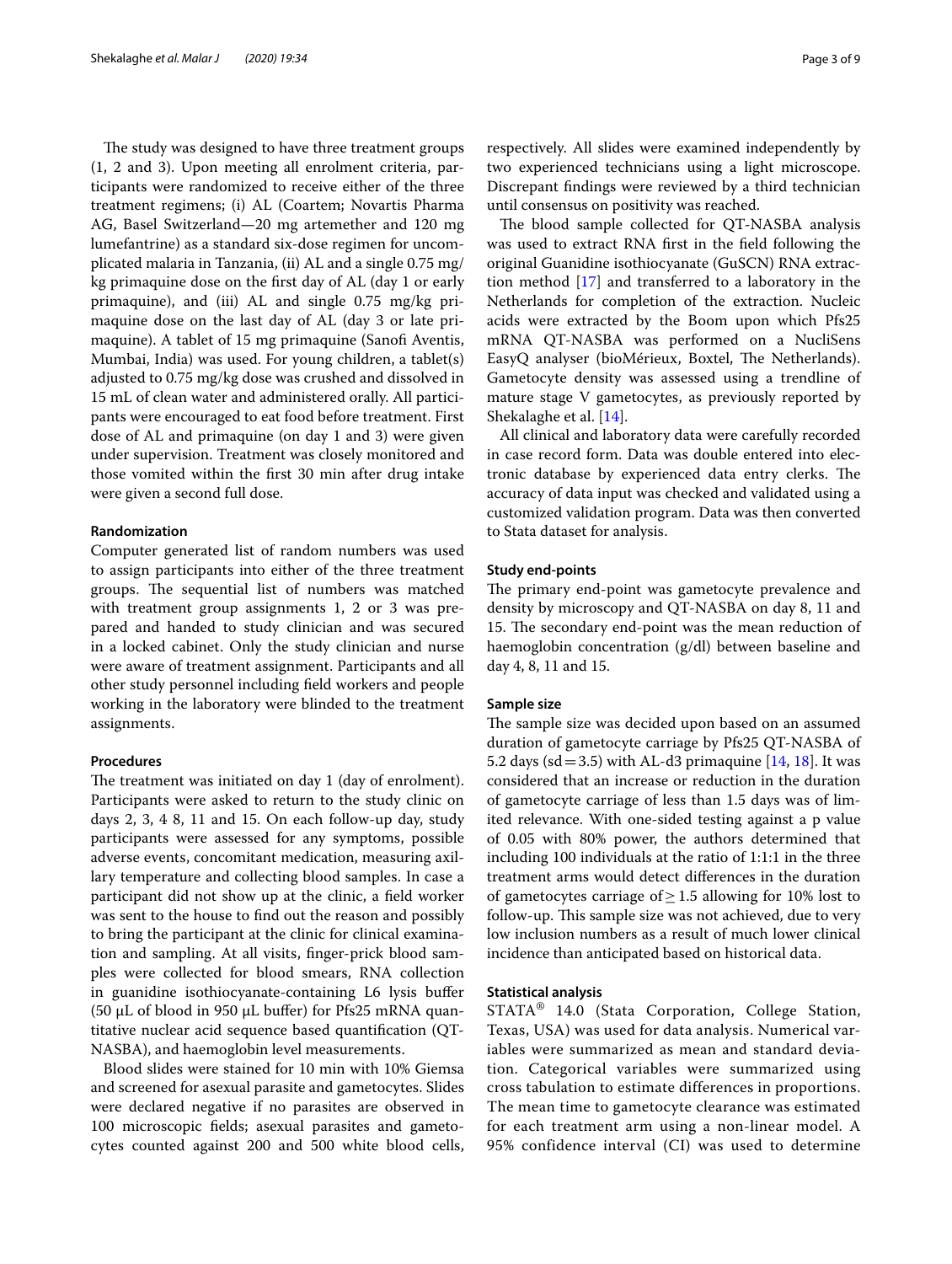the difference in gametocyte prevalence between intervention arms (early and late primaquine treatment) and the control arm. Gametocyte prevalence on different visit days was compared between study arms by Chi square or Fisher's exact test with a two-sided Chi square P-value presented. The area under the curve (AUC) of Pfs25 QT-NASBA gametocyte density versus time was used to determine the effect of treatment. This measure incorporates the duration of gametocyte carriage, from days 0 to 15. A paired t-test was used to compare the changes in haemoglobin level across different time points.

### **Ethical consideration**

This study was conducted in accordance with the Declaration of Helsinki, ICH Good Clinical Practice, and local regulatory requirements from the Tanzania Food and Drug Authority (TFDA). The study is registered with ClinicalTrials.gov (number NCT01906788). Ethical approval was granted by IHI ethical review board and the National Institute for Medical Research ethical committee (number NIMR/HQ/R.8c/Vol.II/370). Assent and written informed consent was obtained from participants and their parents/guardians, respectively.

# **Results**

A total of 556 participants were screened for eligibility, 432 (77.7%) and 13 (2.3%) were excluded during primary and secondary screening, respectively. Hundred and eleven (20.0%) were enrolled; 36, 38 and 37 were randomly assigned to AL only,  $AL + day 1$  primaquine and  $AL + day$  3 primaquine arm, respectively. Three participants in AL only arm and 1 in  $AL + day$  3 primaguine were lost during follow up period (Fig.  $1$ ). The overall median and interquartile range [IQR] age at enrolment was 7 (5–11) years. Median (IQR) asexual parasite density at baseline was  $218(101-643)$  parasites/ $\mu$ L, gametocyte density was 3.3 (2.6–3.9) log adjusted gametocytes density/mL and haemoglobin level was 10.6 (9.5–11.6) g/ dl (Table [1\)](#page-4-0).

Gametocyte assessment by QT-NASBA, gametocytes were detected up to day 11 for AL only arm (3.3%  $[1/30]$ ). For AL + day 1 primaquine and AL + day 3 primaquine gametocyte was detected up to day 4 (11.1%  $[4/35]$ ) and day 8 (6.4%  $[2/31]$ ), respectively. No gametocytes were detected on day 15 of follow-up in any of the treatment arms. From the baseline, the prevalence of participants with gametocytes steadily decreased in all of the three arms. Day 4 gametocyte prevalence in  $AL + day 1$  primaquine was half the level seen in either  $AL + day 3$  primaquine or  $AL$  only arm (4/35 vs 8/31 and 8/30, respectively) although not statistically

<span id="page-3-0"></span>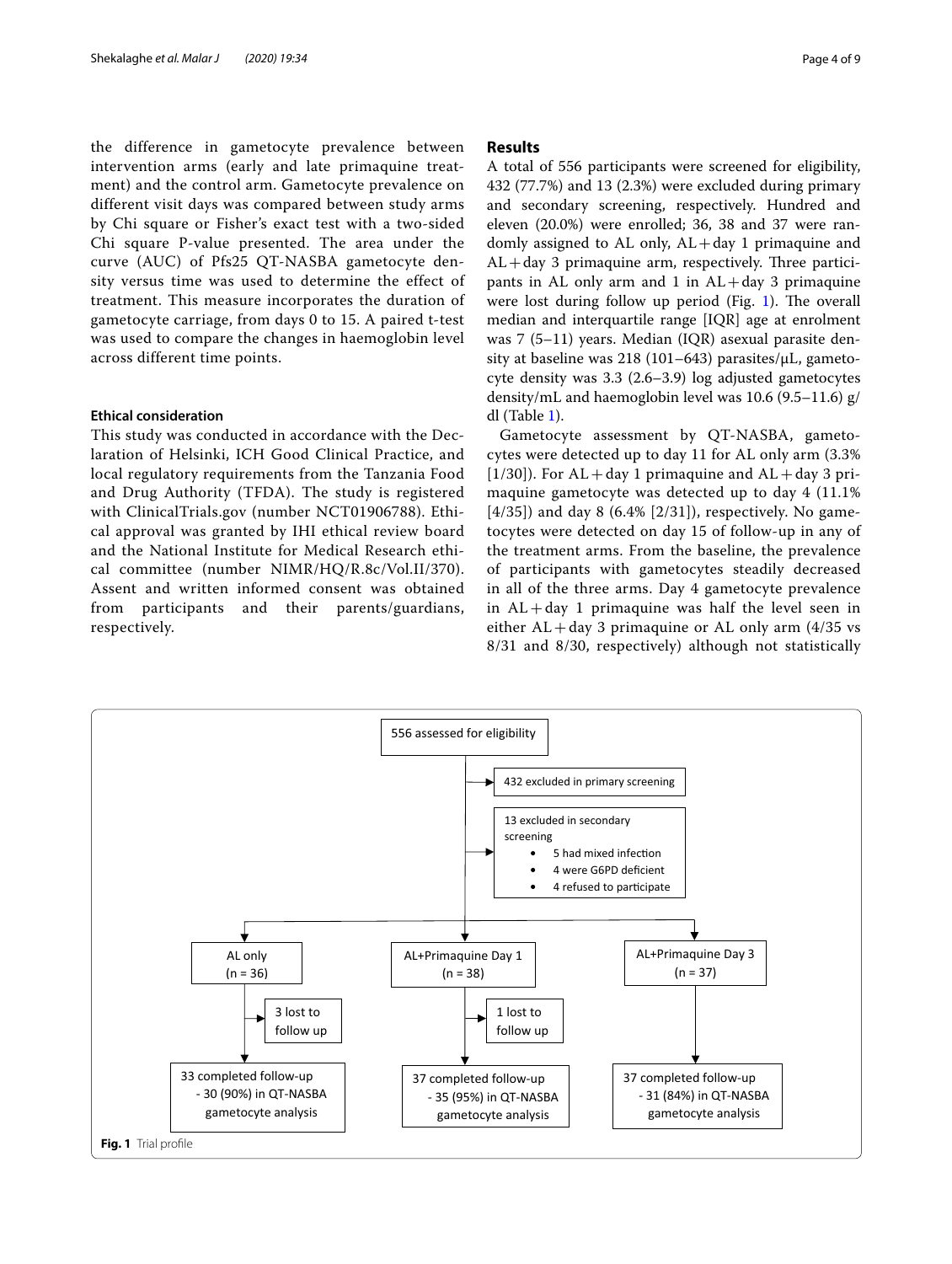# <span id="page-4-0"></span>**Table 1 Baseline characteristics**

| <b>Characteristics</b>                | Treatment arm          |                                  |                                   |       |  |
|---------------------------------------|------------------------|----------------------------------|-----------------------------------|-------|--|
|                                       | AL only $(n=33)$       | $AL +$ primaguine day 1 (n = 37) | $AL + prima$ quine day 3 (n = 37) |       |  |
| Male sex (%)                          | 17 (51.5)              | 20(54.1)                         | 15 (40.5)                         | 0.469 |  |
| Mean age (SD; range)                  | $8.5(4.0; 3 - 17)$     | $7.9(3.2; 3 - 16)$               | $7.5(3.9; 3 - 17)$                | 0.365 |  |
| Mean haemoglobin (SD; range)          | $11.1(1.2; 9-14)$      | $10.9(1.6; 9.1 - 13.8)$          | $10.2(1.2; 8.7-13.9)$             | 0.441 |  |
| Mean parasitaemia density (SD; range) | 413.3 (596.0; 29-3205) | 433.7 (354.7; 28-1116)           | 349 (317.4; 28-1030)              | 0.424 |  |

*AL* artemether–lumefantrine, *SD* standard deviation

#### <span id="page-4-1"></span>**Table 2 Asexual and gametocyte prevalence during follow up**

|                                                            | AL only                | AL + primaquine day 1  | $AL +$ primaquine day 3 | P-value                                    | P-value                                    |
|------------------------------------------------------------|------------------------|------------------------|-------------------------|--------------------------------------------|--------------------------------------------|
|                                                            | % (n/N)                | % (n/N)                | % (n/N)                 | (AL only vs<br>$AL +$ primaquine<br>day 1) | (AL only vs<br>$AL + primaguine$<br>day 3) |
| Asexual parasite prevalence by microscopy                  |                        |                        |                         |                                            |                                            |
| Day 2                                                      | 15.1(5/33)             | 24.3 (9/37)            | 13.5(5/37)              | 0.338                                      | 0.845                                      |
| Day 3                                                      | $\mathbf{0}$           | $\mathbf{0}$           | $\mathbf{0}$            |                                            |                                            |
|                                                            | AL only                | AL + primaquine day 1  | AL + primaquine day 3   |                                            |                                            |
| Gametocyte prevalence by QT-NASBA                          |                        |                        |                         |                                            |                                            |
| Day 1                                                      | 90(27/30)              | 82.8 (29/35)           | 96.8 (30/31)            | 0.474                                      | 0.437                                      |
| Day 4                                                      | 26.7(8/30)             | 11.4(4/35)             | 25.8 (8/31)             | 0.364                                      | 0.382                                      |
| Day 8                                                      | 13.3(4/30)             | 0.0(0/35)              | 6.4(2/31)               | $\equiv$                                   | 0.306                                      |
| Day 11                                                     | 3.3(1/30)              | 0.0(0/35)              | 0.0(0/31)               |                                            |                                            |
| Mean AUC (95% CI) of<br>gametocyte density<br>versus time* | $0.523(0.467 - 0.579)$ | $0.530(0.475 - 0.584)$ | $0.508(0.450 - 0.563)$  | 0.5319                                     |                                            |

*AL* artemether–lumefantrine, *AUC* area under the curve; *CI* confdence interval

\*P-value across the three treatment arms

signifcant. Day 8 gametocyte prevalence in AL only arm was the highest (13.3% [4/30]) compared to  $AL + day 1$  primaquine (0.0% [0/35]) and  $+ day 3$  primaquine (6.4% [2/31]) arm (Tables [2](#page-4-1) and [3](#page-4-2)).

Mean gametocyte density decreased in all three treatment arms from day 1 to day 4 with a mean diference of 0.754 mL, 0.063 mL, and 1.147 mL in AL only arm,  $AL + day$  1 primaquine and  $AL + day$  3 primaquine, respectively, but the diference across the three arms was not statistically significant., except for  $AL + day$  3 primaquine arm. In the few remaining gametocyte carriers, day 8 mean (sd) gametocyte density in  $AL + day$ 3 primaquine arm increased from 2.252 (1.296) mL on day 4 to 3.135 (1.396) mL. Two participants in  $AL + day$ 3 primaquine had day 8 mean gametocyte density of 3.135 mL that decreased by 0.539 mL when compared with the density of day 4 (Fig. [2](#page-5-0)). AUC of gametocyte density versus time was not statistically signifcant  $(p=0.5319)$  (Table [2](#page-4-1)).

# <span id="page-4-2"></span>**Table 3 Day 4 and day 8 gametocyte prevalence adjusted for baseline gametocyte density**

| Variable                | Gametocyte<br>prevalence<br>n/N | OR (95% CI)         | p value |
|-------------------------|---------------------------------|---------------------|---------|
| Day 4 prevalence        |                                 |                     |         |
| AL only                 | 8/30                            | Ref.                |         |
| $AL +$ primaquine day 1 | 4/35                            | $0.28(0.06 - 1.37)$ | 0.116   |
| $AL +$ primaguine day 3 | 8/31                            | $0.79(0.21 - 3.00)$ | 0.726   |
| Day 8 prevalence        |                                 |                     |         |
| AL only                 | 4/30                            | Ref.                |         |
| AL + primaguine day 1   | 0/35                            |                     |         |
| $AL +$ primaguine day 3 | 2/31                            | $0.51(0.07 - 3.60)$ | 0.502   |

*AL* artemether–lumefantrine, *OR* odds ratio, *CI* confdence interval

Baseline haemoglobin value was used as a reference to determine relative changes in participant's haemoglobin level during the follow-up period. The mean (SD) drop of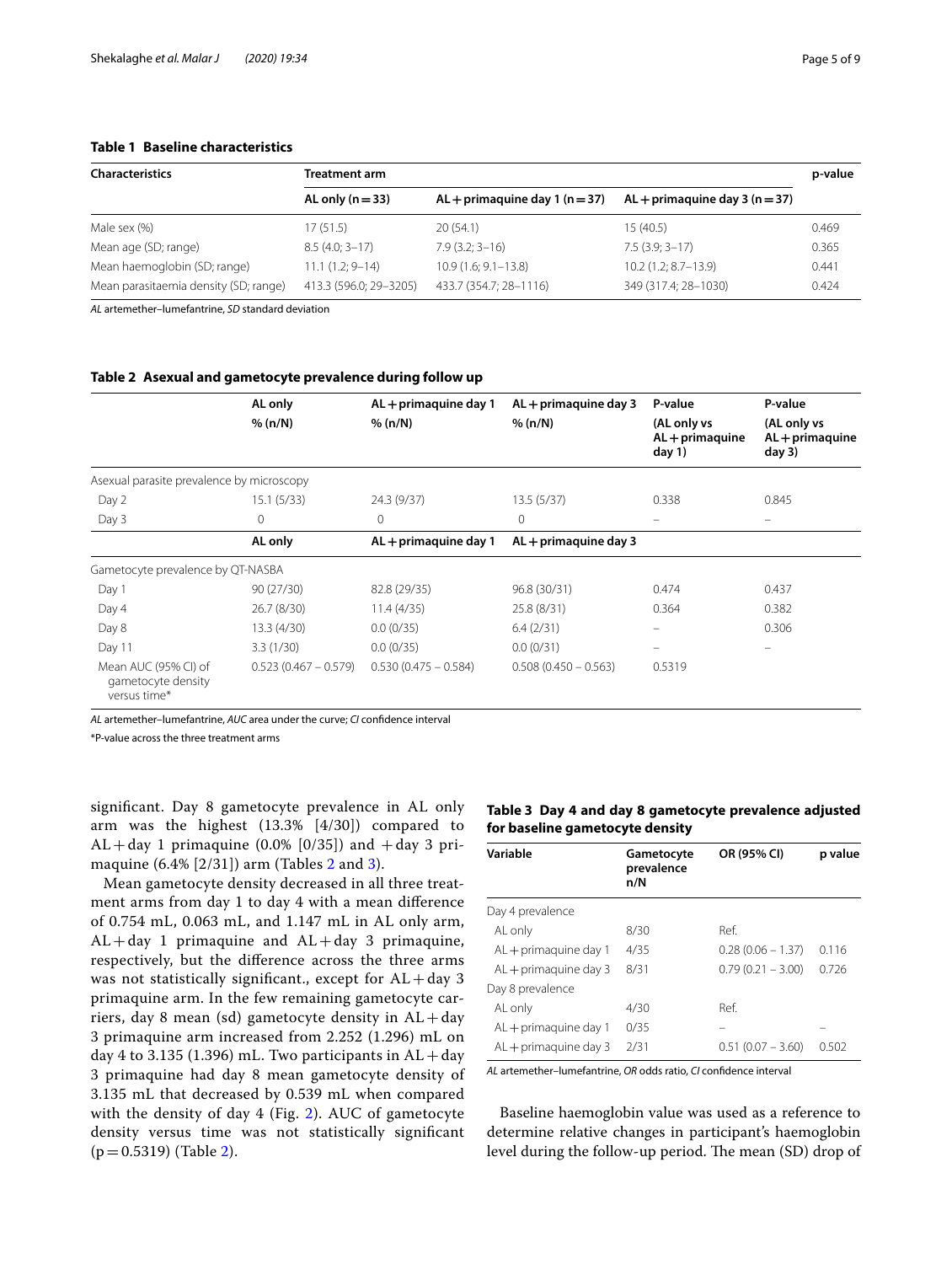

<span id="page-5-0"></span>haemoglobin on day 2 was  $-0.91$  (1.3) g/dl,  $-0.92$  (1.0) g/dl and  $-0.42$  (1.2) g/dl in the AL only, AL + day 1 primaquine and  $AL + day$  3 primaquine arms, respectively. Haemoglobin gradually decreased from the baseline values on day 3 and 4 in all of the treatment arms. Day 8 mean drop of haemoglobin was  $-0.86$  (1.3) g/dl,  $-1.26$ (1.7) g/dl and  $-0.18$  (1.2) g/dl for AL only, AL + day 1 primaquine and  $AL + day 3$  primaquine arm, respectively. Haemoglobin level in  $AL + day$  3 primaquine recovered by 0.35 (1.5) g/dl on day 15 of follow up but was not the case in AL only  $[-0.39 (1.3)]$  g/dl and AL+day 1 primaquine  $[-0.65 (1.3)]$  g/dl arms in the same follow up day. The general pattern shows initial sharp decline of haemoglobin level followed by a slow recovery, however, the diference between arms was not statistically signifcant ( $p = 318$ ) (Fig. [3\)](#page-6-0).

Twenty-six (23.4%) participants reported a total of 31 mild adverse events; 9 (34.6%) AL only, 6 (23.1)  $AL + day$ 1 primaquine and 11 (42.3)  $AL + day$  3 primaquine arm (Table [4](#page-6-1)). All adverse events were reported in the frst 8 days of follow up, 44% of these adverse events were reported on day 2. None of the participants was admitted during the follow-up period as a result of adverse event or for any reason. Cough (34.6%) was the most commonly reported adverse event followed by headache  $(26.9\%)$ . There was no significant difference in terms of proportion or specifc adverse events reported between the three treatment arms.

Across arms, 23% (26/111) of participants reported a total of 31 mild adverse events; no statistically signifcant diference in the occurrence of adverse events was observed between arms ( $p=0.477$ ).

# **Discussion**

The study observed that single full-dose primaquine administered with AL on day 1 cleared gametocytes faster than day 3 administration although not statistically signifcant. Primaquine was well tolerated in both intervention arms with no serious adverse events. No clinically relevant haemolysis was observed; adverse events and reductions in haemoglobin concentration were not signifcantly diferent between the control and the two primaquine arms.

Primaquine taken on the frst day of AL resulted in the complete absence of gametocytes after the fourth day of treatment initiation as opposed to participants given on the last day of AL in which gametocytes were absent after the eighth day. This suggests that ACT-early primaquine efectively clears both immature and mature gametocytes and makes onward transmission to mosquitoes very unlikely within days after initiation of treatment [[11](#page-7-10)].

Gametocytes in the control arm were detectable until day 11. This contrasts with a similar study conducted in Mali that observed about 90% of patients with gametocytes on day 28 of follow up following AL treatment [[19](#page-8-6)]. The latter study from Mali enrolled high-density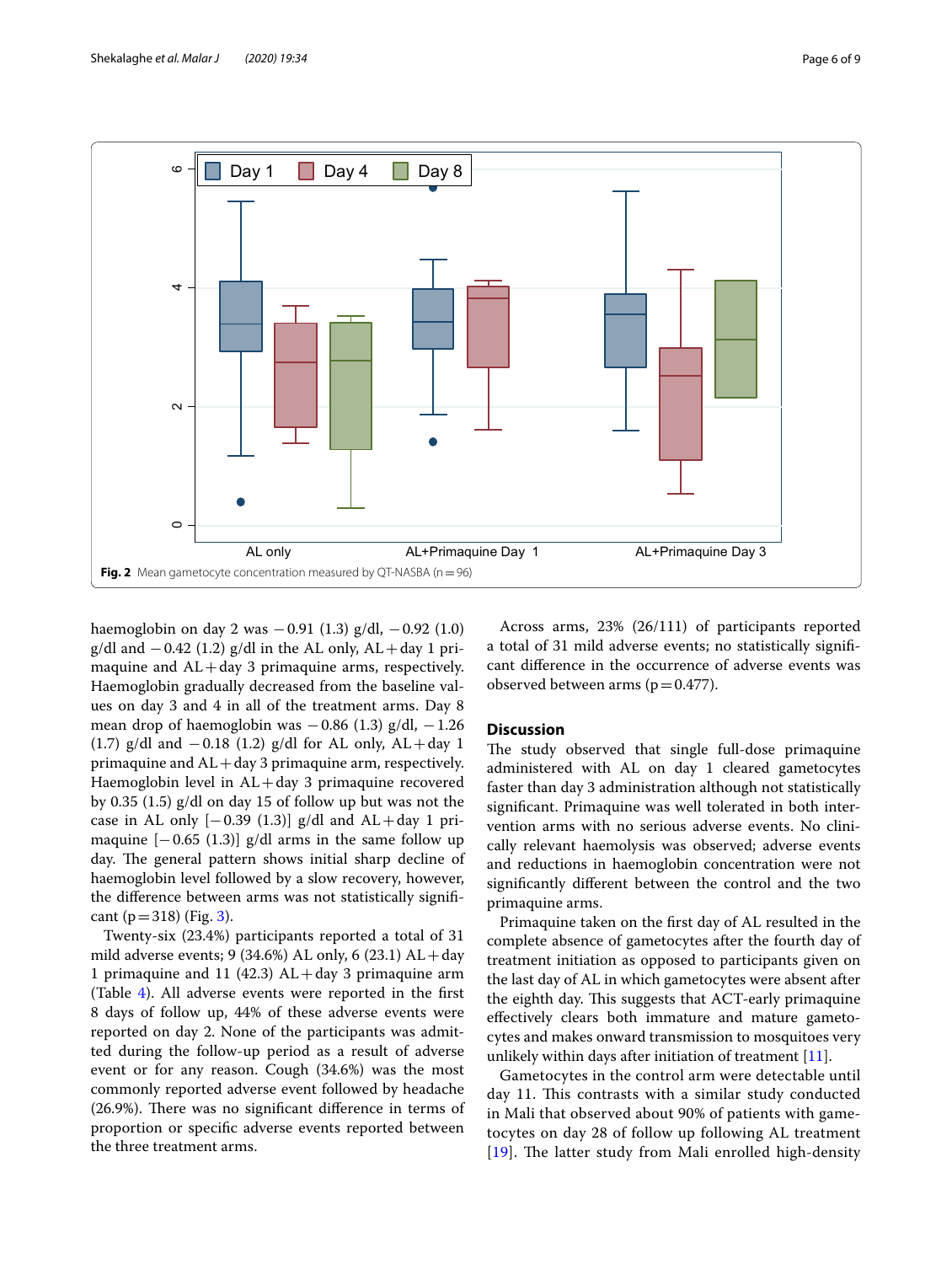

<span id="page-6-1"></span><span id="page-6-0"></span>

|  |  |  | Table 4 Self-reported complaints post day 1 of treatment 'adverse events' |
|--|--|--|---------------------------------------------------------------------------|
|  |  |  |                                                                           |

| <b>Adverse effects</b>               | AL only | AL + primaquine day 1 | $AL + primaguine$<br>day 3 |
|--------------------------------------|---------|-----------------------|----------------------------|
| Participants with adverse events (%) | 9(34.6) | 6(23.1)               | 11(42.3)                   |
| Number of adverse events*            | 10      | 8                     | 13                         |
| Cough                                | 4       |                       |                            |
| Skin rush                            |         |                       |                            |
| Headache                             |         |                       |                            |
| <b>Dizziness</b>                     |         |                       |                            |
| Abdominal discomfort/pain            |         |                       |                            |
| Loss of appetite                     |         |                       |                            |
| Vomiting                             |         | 0                     |                            |
| Diarrhoea                            |         |                       |                            |
| Otitis media                         |         |                       |                            |
| Conjunctivitis                       |         |                       |                            |
| Painful micturition                  |         |                       |                            |

*AL* artemether–lumefantrine

\*44% of adverse events were reported on day 2 of follow up

gametocyte carriers only; this is the most likely explanation for the observed diference. In addition, AL is superior to dihydroartemisinin–piperiaquine, the ACT used in Mali, in terms of gametocyte reduction. The importance of primaquine for preventing transmission shortly after ACT treatment has been demonstrated for dihydroartemisinin–piperaquine [\[19](#page-8-6), [20](#page-8-7)] and, with some conficting fndings, for AL [[20,](#page-8-7) [21\]](#page-8-8).

In the current study, mean haemoglobin declined in all of three treatment arms and started to recover from day 7 of treatment. This may be explained by acute haemolysis of parasitized blood cells after treatment with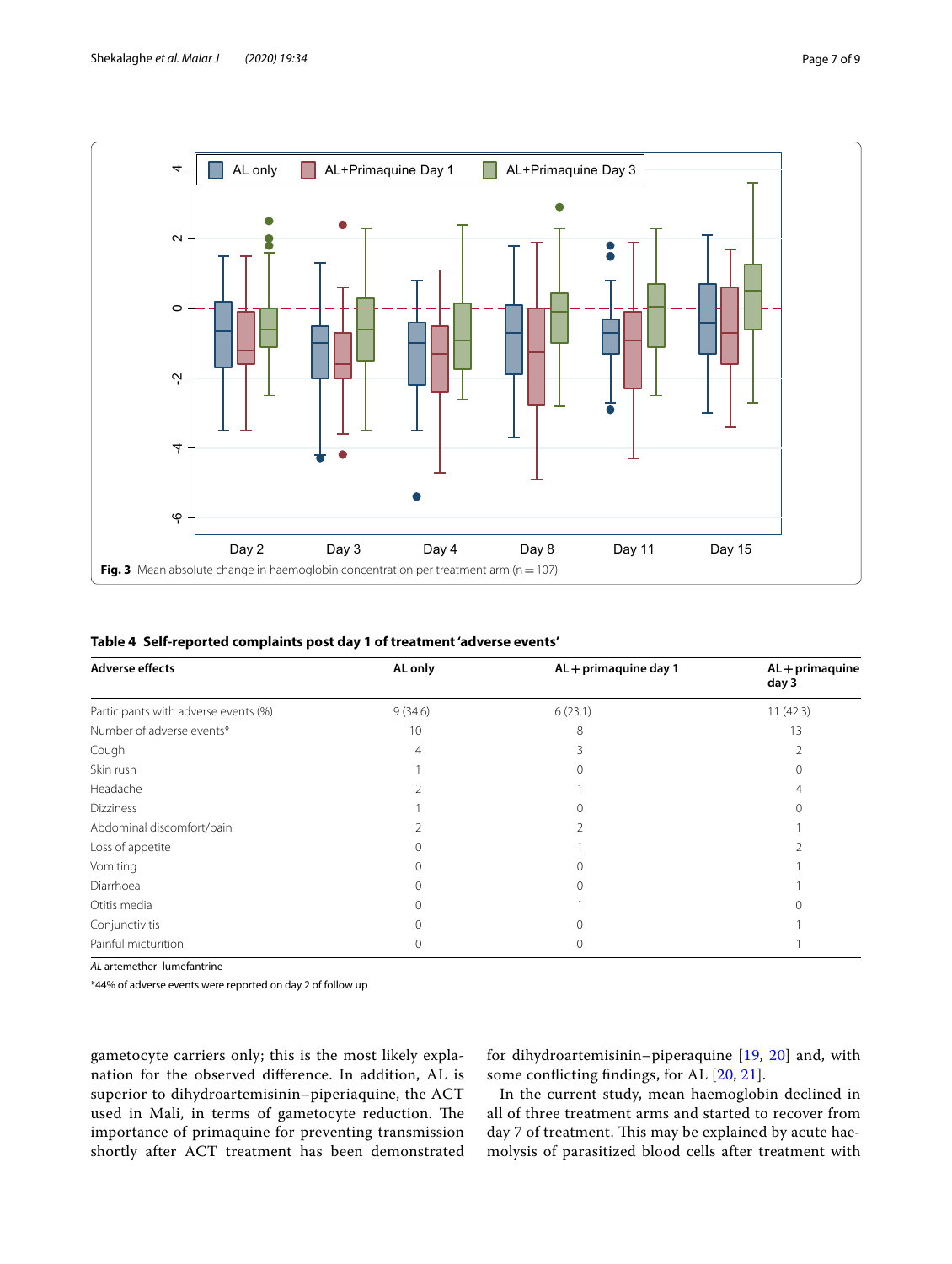ACT [[22\]](#page-8-9). Previous studies in uncomplicated *P. falciparum* patients have demonstrated similar haemoglobin drops following ACT treatment with or without 0.75 mg/kg or 0.25 mg/kg single dose of primaquine [[23](#page-8-10)[–25](#page-8-11)]. Slow haemoglobin recovery in primaquine day 1 arm may be explained by the efect of primaquine administration on the frst day of treatment that may worsen the natural drop in haemoglobin which is typically seen shortly after clearance of malaria parasite [[11](#page-7-10)]. However, there is no significant difference in haemoglobin trend through the follow up period but sample size may have been too small to detect subtle diferences.

There were no serious adverse events reported in the study and milder adverse events were often unrelated to treatment and not diferent between arms.

These results, however, were not statistically significant due to sample size, so the need for further studies should be emphasized, which could use the 0.25 mg/kg WHO recommended primaquine dose instead of 0.75 mg/kg [[8\]](#page-7-7), and include adults as well as G6PD deficient patients for whom this dose is considered safer in terms of haemolytic risk. In such study, haemoglobin drops could be followed carefully to address the slower recovery seen in this study for the day 1 primaquine arm (this diference was also not statistically signifcant in this study).

#### **Conclusion**

The study provided significant information to optimal timing of primaquine in the new WHO recommendation that requires co-administration of ACT with a single lowdose of primaquine (0.25 mg/kg) to patients with *P. falciparum* malaria [\[8](#page-7-7)]. Among other reasons, primaquine use on the frst day of ACT is equally safe, tolerable and appears superior to late primaquine treatment in terms of gametocyte reduction.

#### **Abbreviations**

ACT: artemisinin-based combination therapy; AL: artemether–lumefantrine; BRTC: Bagamoyo Research and Training Centre; G6PD: glucose-6-phosphate dehydrogenase defciency; IHI: Ifakra Health Institute; QT-NASBA: quantitative nuclear acid sequence based quantifcation; TFDA: Tanzania Food and Drug Authority; WHO: World Health Organization.

#### **Acknowledgements**

We thank the participants for their cooperation and all staff involved in this trial, clinical and laboratory team at Bagamoyo Research and Training Centre (BRTC) of Ifakara Health Institute, Tanzania. Special thanks go to Charles Festo of Ifakara Health Institute and Ellen Hertzmark of Harvard School of Public Health (HSPH) for their inputs in statistical analysis.

#### **Authors' contributions**

The study was designed by SS, CD, TB and SA. Enrolment and follow-up of participants were coordinated by SS, AH, TAM, SOA, and MM. DM analysed the data and wrote the frst draft of the manuscript. All authors participated in data interpretation, review the fnal manuscript. All authors read and approved the fnal manuscript.

# **Funding**

The trial was mainly funded by the Training Health Researchers into Vocational Excellence in East Africa (THRiVE) consortium funded by the Wellcome Trust Grant Number 087540

#### **Availability of data and materials**

Not applicable.

#### **Ethics approval and consent to participants**

The ethical approval was granted by the IHI ethical review board and the National Institute for Medical Research ethical committee (number NIMR/ HQ/R.8c/Vol.II/370). Assent and written informed consent was obtained from participants and their parents/guardians, respectively.

#### **Consent for publication**

Not applicable.

#### **Competing interests**

The authors declare that they have no competing interests.

#### **Author details**

<sup>1</sup> Bagamoyo Research and Training Centre (BRTC), Ifakara Health Institute, Bagamoyo, Tanzania. <sup>2</sup> Africa Academy for Public Health, Dar es Salaam, Tanzania. <sup>3</sup> Department of Medical Microbiology, Radboud University Medical Center, Nijmegen, The Netherlands. <sup>4</sup> Department of Immunology and Infection, London School of Hygiene & Tropical Medicine, London, UK.

### Received: 18 October 2019 Accepted: 13 January 2020 Published online: 21 January 2020

#### **References**

- <span id="page-7-0"></span>WHO. World malaria report 2019. Geneva: World Health Organization; 2019.
- <span id="page-7-1"></span>2. Shretta R, Liu J, Cotter C, Cohen J, Dolenz C, Makomva K, et al. Malaria elimination and eradication. In: Holmes KK, Bertozzi S, Bloom BR, Jha P, editors. Major infectious diseases. Washington: The International Bank for Reconstruction and Development/The World Bank; 2017.
- <span id="page-7-2"></span>3. Bhatt S, Weiss DJ, Cameron E, Bisanzio D, Mappin B, Dalrymple U, et al. The efect of malaria control on *Plasmodium falciparum* in Africa between 2000 and 2015. Nature. 2015;526:207–11.
- <span id="page-7-3"></span>4. Froeschl G, Saathoff E, Kroidl I, Berens-Riha N, Clowes P, Maboko L, et al. Reduction of malaria prevalence after introduction of artemisinin-combination-therapy in Mbeya Region, Tanzania: results from a cohort study with 6773 participants. Malar J. 2018;17:245.
- <span id="page-7-4"></span>5. White NJ. The role of anti-malarial drugs in eliminating malaria. Malar J. 2008;7(Suppl 1):S8.
- <span id="page-7-5"></span>6. Camarda G, Jirawatcharadech P, Priestley RS, Saif A, March S, Wong MHL, et al. Antimalarial activity of primaquine operates via a two-step biochemical relay. Nat Commun. 2019;10:3226.
- <span id="page-7-6"></span>7. WHO. Guidelines for the treatment of malaria. 2nd Edn. 2010.
- <span id="page-7-7"></span>WHO. Policy brief on single-dose primaquine as a gametocytocide in *Plasmodium falciparum* malaria. Geneva: World Health Organization; 2015.
- <span id="page-7-8"></span>9. Ministry of Public Health of Guyana, National Malaria Programme, Pan-American Health Organization. Malaria Treatment Guideline for health facilities in Guyana. June 2015.
- <span id="page-7-9"></span>10. National Institute of Malaria Research. Guidelines for diagnosis and treatment of malaria in India. 2014.
- <span id="page-7-10"></span>11. Wilairatana P, Tangpukdee N, Krudsood S. Optimal dose and timing of primaquine administration for falciparum malaria transmission blockade. Trop Med Surg. 2014;2:2.
- <span id="page-7-11"></span>12. WWARN Gametocyte Study Group. Gametocyte carriage in uncomplicated *Plasmodium falciparum* malaria following treatment with artemisinin combination therapy: a systematic review and meta-analysis of individual patient data. BMC Med. 2016;14:79.